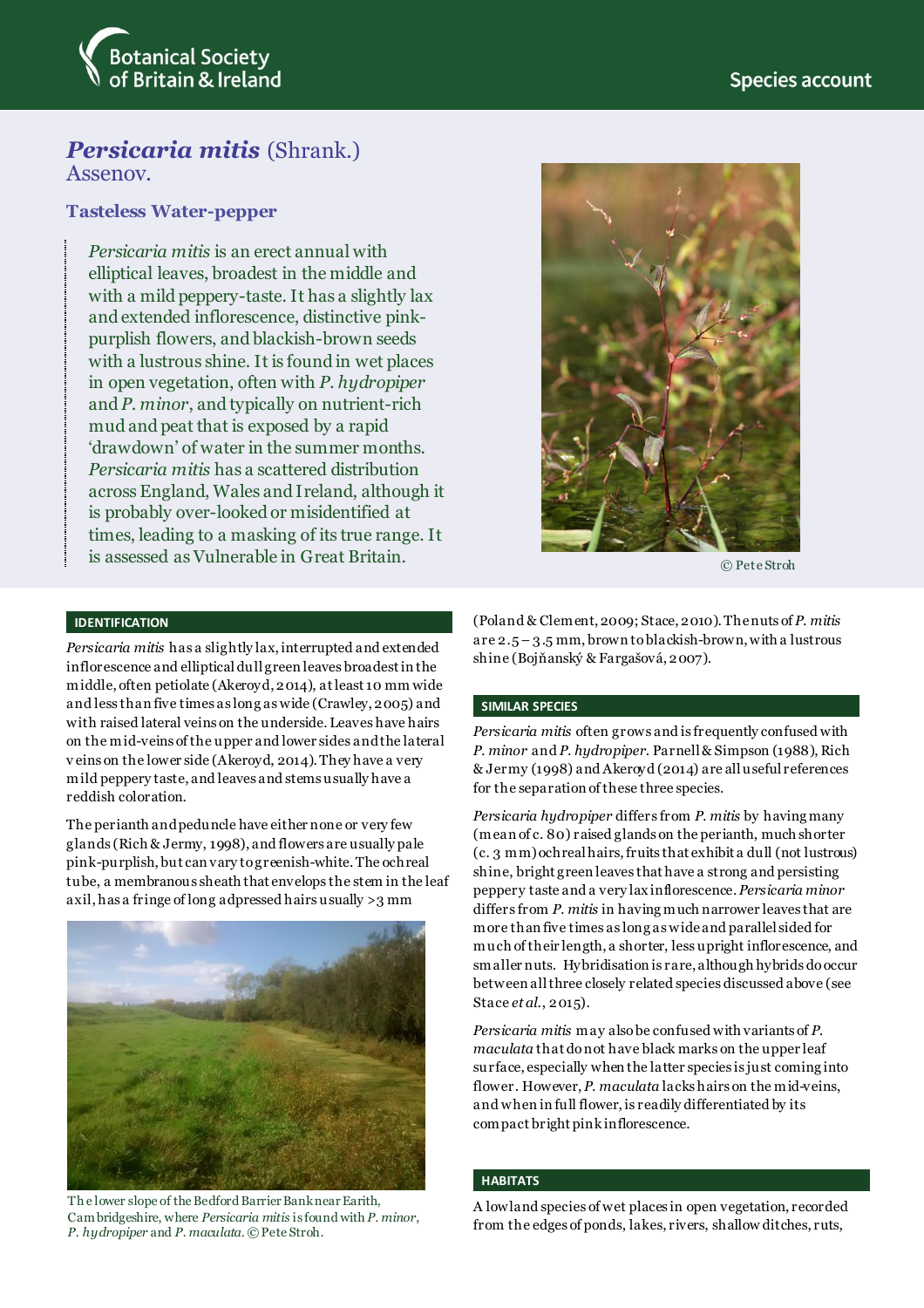# *Persicaria mitis* (Shrank.) Assenov.

poached pastures and abandoned peat cuttings (Akeroyd, 2002). Typical habitat is on wet, nutrient-rich mud and peat that is exposed in the summer months as water levels fall. Cadbury (2011) noted that in Cambridgeshire it tends to grow in slightly drier situations than *P. hydropiper*, with the latter species frequenting permanently wet or damp sites, although conv ersely Hill *et al*. (2004) attribute a slightly lower Ellenberg moisture score for *P. hydropiper* compared to *P. mitis*. Jones *et al*. (2012) describes the best Welsh sites as very damp and dynamic, with disturbance generated by trampling liv estock at drinking holes.

Associate species include *Bidens tripartita* and *Rorippa palustris* as well as other *Persicaria* species, and *P. mitis* has affinities to the NVC type OV30 *Bidens tripartita-Polygonum amphibium* community (Rodwell, 2000), although *P. amphibium* is often absent (Cadbury, 2011).

### **BIOGEOGRAPHY**

*Persicaria mitis* has a European Temperate distribution (Preston & Hill, 1997) and is widespread across lowland regions of Europe and the Caucasus between 40°N and 55°N, becoming rarer in the north and the Mediterranean region (Mountford, 1994; Bojňanský & Fargašová, 2007). There are also reports of *P. mitis* from India, Afghanistan, Nepal and Pakistan, although the extent of the western Asia range is uncertain due to the potential for confusion with other species (Mountford, 1994).

*Persicaria mitis* has a scattered distribution across England, east Wales and the north of Ireland, although it is probably



Distribution of *Persicaria mitis* in Great Britain and Ireland.

sometimes ov er-looked or misidentified, leading to a masking of its true range. Webb (1984) has suggested that the species is a recent introduction to Ireland, with all records pre-1969 erroneously attributed to *P. mitis*, and Forbes & Northridge (2012) also consider the species to be 'native or a quite recent neophyte' in County Fermanagh, although recent evidence from County Limerick and County Clare may point to a wider native distribution (Akeroyd, 2014).*P. mitis* was thought to be absent from Scotland, but in 2004 it was recorded from an old oxbow of Kinnel Water, Dumfriesshire.

# **ECOLOGY**

An annual herb and a pioneer colonist of nutrient-rich wet mud or peat, flowering from June to September and reproducing entirely by seed (Mountford, 1994), *P*. *mitis* is a poor competitor and cannot tolerate shading by tall emergent species such as *Glyceria maxima* (Cadbury, 2011). Plants are rarely visited by insects, but produce very sticky pollen and are usually self-pollinated before the flower opens (Parnell & Simpson, 1988).

The dry achenes of *P. mitis* are ± roundish, laterally flattish, and with the apex narrowed into a beak and the bottom ± truncate. The surface of achenes are finely puncticulate (minutely dotted with very small depressions), lustrous and are a brown to blackish-brown colour (Bojňanský & Fargašová, 2007).

Seed bank studies on wetland *Persicaria* species have concluded that seeds require a short period of moist chilling to break dormancy, are long-term persistent, and are particularly sensitive totemperature fluctuation (Araki & Washitani, 2000).The small seeds have hard and smooth casings, and are therefore ideal candidates for surviving endozoochorous dispersal. For example, Jaroszewicz (2013) found that European Bison (*Bison bonasus* L.) are capable of the internal dispersal of v iable *P. mitis* seeds ov er distances of c. 1 mile.

#### **THREATS**

'Drawdown' habitats have become increasingly scarce as fields are either permanently drained or water levels become ever more precisely regulated. The erection of stock fencing along ditch margins has led to the exclusion of livestock and a loss of open areas and poached ground, resulting in the dominance of coarse tall herbs and grasses. The loss of ponds from therural landscape has also contributed to a declineof suitable habitat.

## **MANAGEMENT**

Germination of v iable seed requires bare, warm, wet soils and open conditions created by inundation and standing water in the winter and spring months, followed by a rapid summer drawdown.Extensive livestock grazing can also create suitable conditions for germination, establishment and dispersal, and cattle should therefore be allowed some access to the edges of